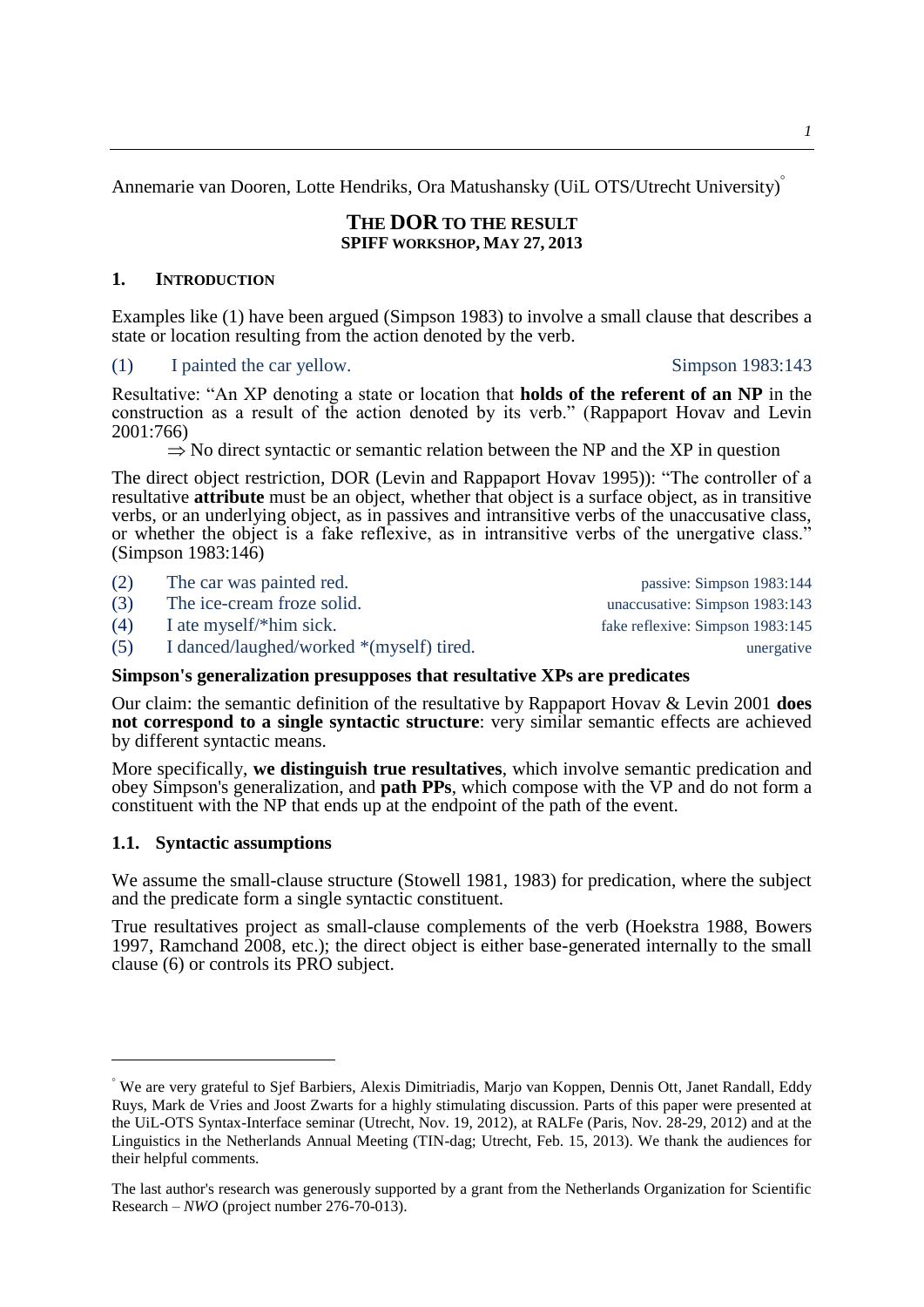<span id="page-1-0"></span> $(6)$ V° SC *hammer* DP AP *the metal flat*

A resultative is therefore a single syntactic constituent consisting of a subject and a predicate.

We will support the **Direct Object Restriction** by reanalyzing the apparent counterexamples provided by Levin and Rappaport Hovav 1995, [Wechsler 1997,](#page-17-5) and Verspoor 1997.

### **1.2. Subject "resultatives"**

In English, as in Dutch, unergative or transitive verbs seem to be incompatible with a subjectoriented resultative:

| (7) |           | * He dances tired. |                               |       |  | $\checkmark$ as depictives                                                          |
|-----|-----------|--------------------|-------------------------------|-------|--|-------------------------------------------------------------------------------------|
| (8) |           | * He ate sick.     |                               |       |  |                                                                                     |
| (9) | a. Ik eet |                    | $*(mezelf)$                   | ziek. |  |                                                                                     |
|     | $\perp$   | eat                | myself sick                   |       |  |                                                                                     |
|     |           |                    | b. Jan danst $*(\text{zich})$ | moe.  |  |                                                                                     |
|     |           |                    | Jan dances himself tired      |       |  |                                                                                     |
|     |           |                    | c. *Jan danst (de tango) moe. |       |  | $\checkmark$ as a subject-oriented depictive                                        |
|     |           |                    | Jan dances the tango tired    |       |  |                                                                                     |
|     |           |                    |                               |       |  | Alleged counterey employ to DOD (from Woobeler (1007) Vergroot 1007 Depressed Hoyay |

Alleged counterexamples to DOR (from Wechsler (1997), [Verspoor 1997,](#page-17-6) Rappaport Hovav & Levin (2001)) appear with intransitive directed-motion [\(10\)](#page-1-1) and transitive verbs [\(11\)](#page-1-2)[-\(12\):](#page-1-3)

### <span id="page-1-1"></span>(10) a. They danced **to the other side**.

- b. They wiggled **away**.
- c. They rumbled **through the tunnel**.
- <span id="page-1-2"></span>(11) a. The wise men followed the star **out of Bethlehem**.
	- b. The sailors managed to catch a breeze and ride it **clear of the rocks**.
	- c. He followed Lassie **free of his captors**. (Wechsler 1997:14)
- <span id="page-1-3"></span>(12) a. Fly American Airlines **to Hawaii** for your vacation! Rappaport Hovav & Levin 2001:770 b. We took the IRT **from Grand Central to the Brooklyn Fine Arts Museum**.
	- c. We drove the Blue Ridge Skyway **from beginning to end**.

**Our claim:** The boldfaced constituents in [\(10\)-](#page-1-1)[\(12\)](#page-1-3) are both syntactically and semantically distinct from true resultatives and should be analyzed as adjuncts or complements denoting the path of the event [\(Rothstein 2000;](#page-17-7) [Zwarts 2005,](#page-17-8) [2006;](#page-17-9) [Wechsler 2005\)](#page-17-10). Path PPs need not (or may not!) be projected in the small-clause structure.

Why do we use "path" rather than "direction/goal"? Because paths (including temporal ones) can be specified by their initial point only (*Disasters followed Ron from the word "go"/from birth/from Paris*)

Conversely, property-denoting (type  $\langle e, t \rangle$ ) resultatives appear in the configuration in [\(6\)](#page-1-0) and cannot be subject-oriented: the APs in the examples below only function as depictives:

- (13) #John hammered the metal exhausted. (Wechsler 1997:308)
- (14) #I danced tired.

Apparent counterexamples with the adjectives *free*, *loose* and *clear* also involve paths.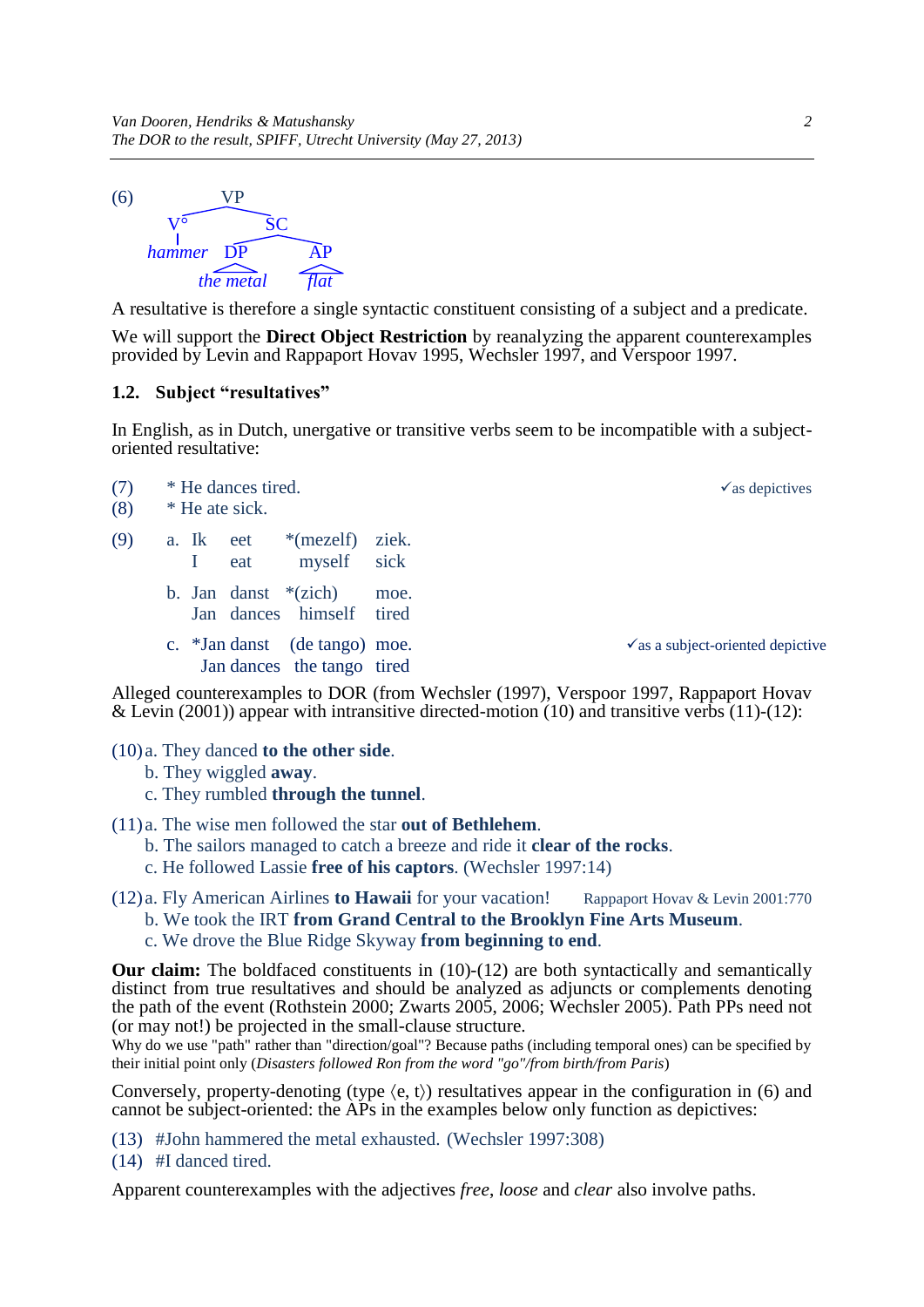### **1.3. The structure of the talk**

"Subject-oriented" resultatives always involve paths.

Path specifications are not small clause predicates:

- static small clauses
- movement and clefting
- directionality
- expletives
- NP-internal use
- paths *can* be adjuncts (but don't have to be)

Locative adjectives are a kind of paths

"Subject-oriented" resultatives are not syntactically homogenous (evidence from Dutch):

- unaccusative structures: PPs are complements of the verb unergative and transitive structures: PPs are adjuncts
- unergative and transitive structures: PPs are adjuncts

Conclusion & questions for future research

#### **2. SUBJECT-ORIENTED 'RESULTATIVES' ALWAYS DENOTE PATHS**

[Ettlinger 2008](#page-16-2) distinguishes path-denoting and property-denoting "resultatives", claiming that they have different syntax: only the former can be clefted or topicalized [\(15\)](#page-2-0)[-\(18\).](#page-2-1)

<span id="page-2-1"></span><span id="page-2-0"></span>

|                                           | $(15)a$ . Mel wiped the table clean.<br>b. * It was clean that/how Mel wiped the table.<br>c. * Clean Mel wiped the table.                                                                                                                                                                                  | (AP property)                                    |
|-------------------------------------------|-------------------------------------------------------------------------------------------------------------------------------------------------------------------------------------------------------------------------------------------------------------------------------------------------------------|--------------------------------------------------|
|                                           | $(16)a$ . Joni sang us to sleep.<br>b. * It was to sleep (that) Joni sangus.<br>c. * To sleep, Joni sangus.                                                                                                                                                                                                 | (PP property)                                    |
| $(17)$ a.<br>$C_{\bullet}$                | She pulled the victims clear of the rubble.<br>b. It was clear of the rubble (that) she pulled the victims.<br>Clear of the rubble, she pulled the victims.                                                                                                                                                 | (AP path)                                        |
| (18)a.<br>$\mathbf{b}$ .<br>$C_{\bullet}$ | Johnny hit the ball out of the park.<br>It was out of the park (that) Johnny hit the ball.<br>Out of the park Johnny hit the ball.                                                                                                                                                                          | (PP path)                                        |
|                                           | Note: Ettlinger's starred examples are not judged ungrammatical by all speakers, and some of them improve if a<br>clear contrast with another predicate can be established. Furthermore, his "PP properties" are really metaphorical<br>paths (cf. Goldberg 1991). Finally, there's the issue of intonation |                                                  |
|                                           | Crucially, subject-oriented 'resultatives' only allow path-denoting PPs and APs (but not all of<br>them), cf. Rothstein 2000:                                                                                                                                                                               |                                                  |
| $\mathbf{b}$ .                            | $(19)a.$ *The wise men followed the star famous/out of their minds.<br>The wise men followed the star to/ $*$ at the stable.                                                                                                                                                                                | $AP & PP$ property)<br>(PP direction & location) |

(20) a. \*She danced tired/out of her mind.  $(AP & PP$  property) b. She danced towards the store/<sup>??</sup>(herself) free. (AP & PP path)

Ettlinger's tests confirm the path interpretation of subject-oriented "resultatives":

- (21) a. The wise men followed the star out of Bethlehem/ashore. (AP & PP path)
	- b. It was out of Bethlehem/ashore that the wise men followed the star.
	- c. Out of Bethlehem/ashore, the wise men followed the star.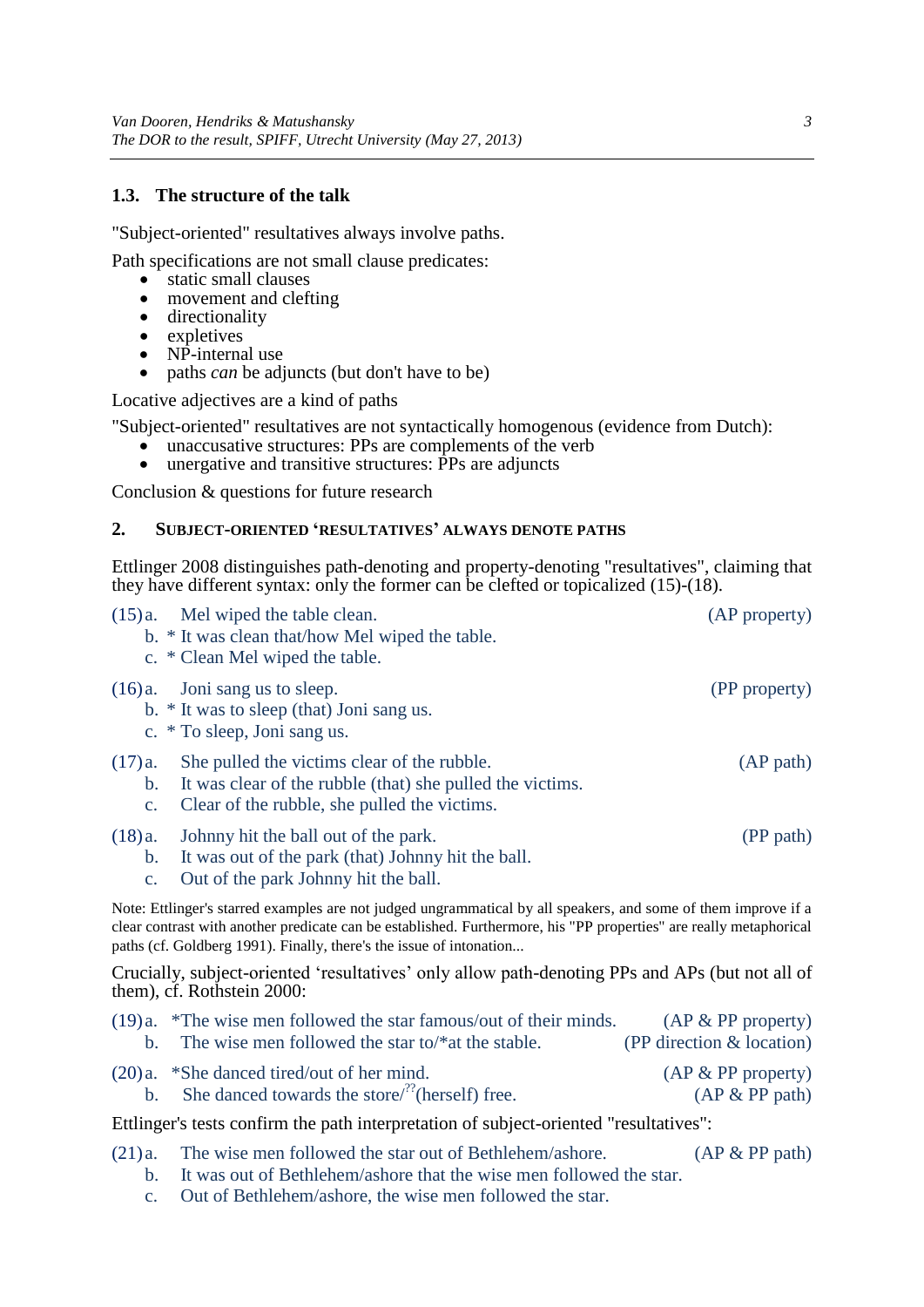- $(22)a$ . She danced towards the store. (AP & PP path)
	- b. It was towards the store that she danced.
	- c. Towards the store, she danced.

Possible alternative: property-denoting resultatives actually denote paths (cf. [Wechsler 2005\)](#page-17-10). Problem: they do not have the same external syntax:

- (23) a. The liquid went black/?viscous.
	- b. Within a minute the liquid went from blue to black/from thin to viscous.

# **3. SUBJECT-ORIENTED 'RESULTATIVES' ARE NOT SMALL CLAUSES**

Line of reasoning: path specifications do not appear in the small-clause environments

### **3.1. Compatibility with small clauses**

The verbs *be* and *seem* uncontroversially take small-clause complements. However, they are incompatible with PPs headed by unambiguously directional prepositions [\(24\):](#page-3-0)

- <span id="page-3-0"></span>(24) a. Juliana was at the store/\*towards the store.
	- b. Melissa seems at ease/in a rage/\*into a rage/ $\checkmark$  into fitness.

The same is true regarding depictives:

(25) a. Jennifer ate her soup in the kitchen/\*into a plate/#out of a bowl. b. Roger got interested in martial arts young/in(\*to) his 20s/\*into fitness.

Under the assumption that directional PPs are not predicates, they cannot form a small clause.

However, as example [\(26\)](#page-3-1) shows, path PPs are sometimes possible with *be* and then give rise to a resultative-like reading [\(Hoekstra and Mulder 1990\)](#page-16-4):

<span id="page-3-1"></span>(26) a. The lion is over the second hurdle/\*to the other side of the rink.

b. In another moment Alice was through the glass/\*into the room.

Note: "relative locations" expressed by path PPs (*to the left of the house*) are different

# **3.2. Expletive subjects**

The compatibility of expletive subjects with path-denoting PPs [\(27\),](#page-3-2) but not with propertydenoting predicates [\(28\)](#page-3-3) further suggests that these PPs should not be treated as resultatives:

<span id="page-3-3"></span><span id="page-3-2"></span>(27) It rained torrentially right into the open windows. [Randall 2010](#page-17-11):94) (28) \* It rained cold. property

If resultatives involve the specification of the result state via predication, resultatives oriented towards expletive subjects are correctly predicted to be impossible.

[Randall 2010:](#page-17-11)195: Weather predicates allow unselected resultatives:

(29) It rained the roads impassable.

# **3.3. Cross-linguistic availability**

A principled distinction between resultatives and path specifications is required: while every language has path PPs (although their compatibility with manner-of-motion verbs is not the same across different languages, see [Talmy 1975,](#page-17-12) [Filipović 2007,](#page-16-5) [Gehrke 2008,](#page-16-6) among many others) true resultatives may be unavailable in a given language, cf. [Washio 1997.](#page-17-13)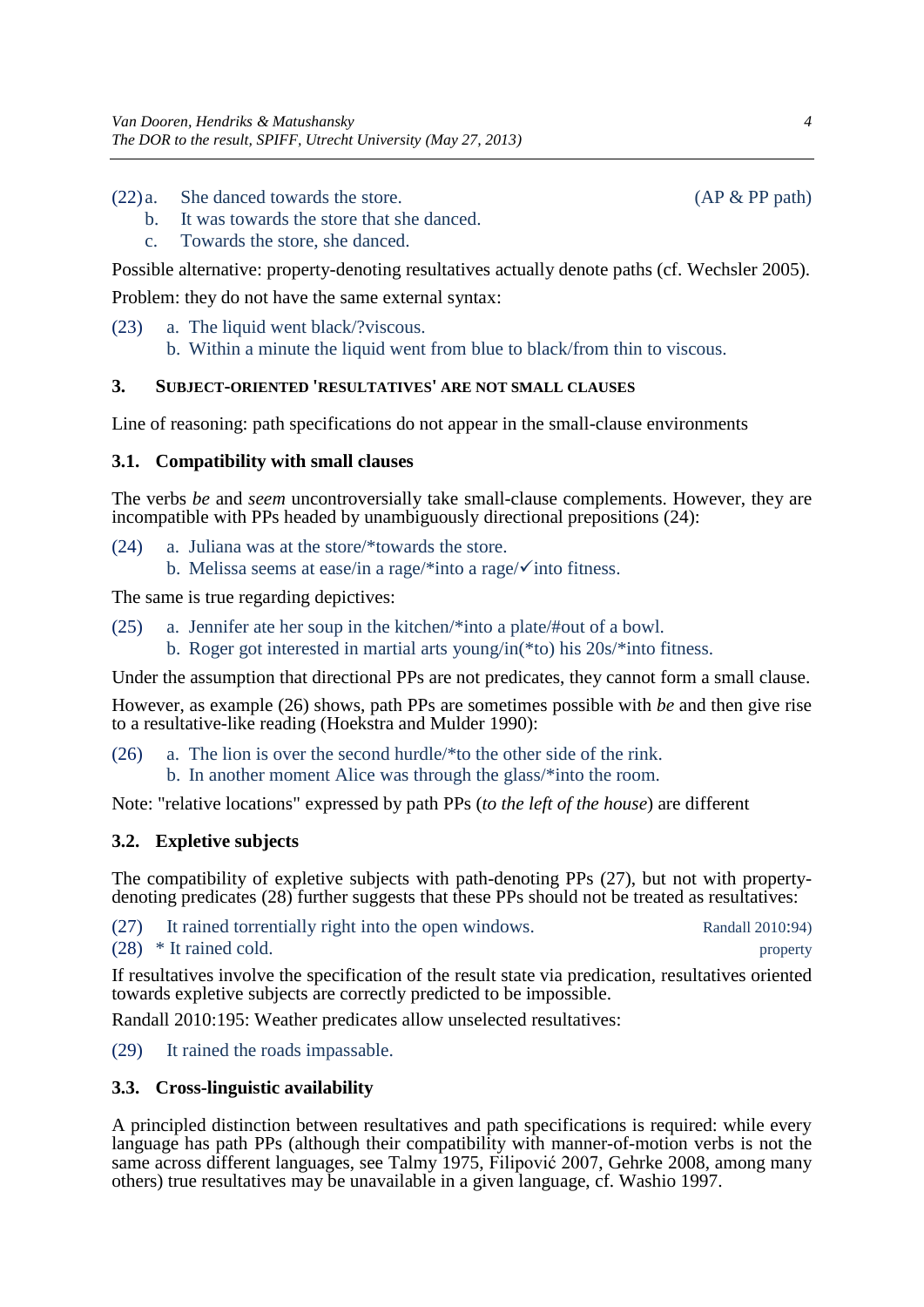### **3.4. Occurrence in NPs**

Small clauses can't [\(35\)b](#page-4-0) appear NP-internally. If path PPs can be adjuncts, this explains (cf. [Neeleman and van de Koot 2002:](#page-16-7)48)) why path PPs [\(36\)a](#page-4-1), but no property-resultatives [\(36\)b](#page-4-1) can occur inside an NP.

<span id="page-4-0"></span>(30) a. I believe Paul happy. b. \*the belief (of) Paul happy.

<span id="page-4-1"></span>(31) a. a road to Paris b. \*a road broken

While [Kayne 1985](#page-16-8) claims that resultatives cannot be nominalized, [Carrier and Randall 1992](#page-15-1) show that verbal *-ing* nominalizations of transitive verbs allow resultatives, differing in this respect from *consider*-type ECM verbs:

(32) The watering of tulips flat is a criminal offense in the Netherlands.

#### **3.5. Path PP is can be adjuncts**

<span id="page-4-2"></span>Unlike true resultatives, path-denoting PPs can function as adjuncts: Even though [\(33\)](#page-4-2) could involve fictive motion, [\(33\)b](#page-4-2) still requires coordination with a locative adjunct.

(33) a. Canada is cheering from one coast to the other.

b. It rained from Boston to New York (and also in Chicago). locative & path

Path PPs do not need to specify the final state:

(34) And great crowds followed him **from Galilee and the Decapolis**.

#### **3.6. Anaphor binding**

Wechsler 1997 notes that an anaphor bound by the subject in a directional PP can be either a pronoun or a reflexive (Wechsler 1997:315):

(35) Lancelot<sub>i</sub> placed the sword beside him<sub>i</sub>/%?himself<sub>i</sub> (Wechsler 1997:315)

(36) Max<sub>i</sub> rolled the carpet over him<sub>i</sub>/himself<sub>i</sub>

In this path PPs pattern with adjuncts, where, unlike in complements [\(Reinhart and Reuland](#page-17-14)  1993), both pronouns and reflexives are allowed:

 $(37)$ <sup>\*</sup>Max<sub>i</sub> speaks with him<sub>i</sub>.

(38) Max saw a gun near himself<sub>i</sub>/him<sub>i</sub>. (Reinhart & Reuland 1993:664)

Anaphor binding also suggests that path PPs can be adjuncts.

#### **3.7. Summary**

Path PPs can clearly be introduced **outside small clauses** and **differ from true resultatives** both syntactically and semantically.

#### **4. LOCATIVE ADJECTIVES**

All apparent counterexamples to the DOR involve either path-denoting PPs or the adjectives *free*, *clear* and *loose*.

[Bolinger 1971](#page-15-2) suggests that the adjectives *clear, free, loose* and *open* form a special class, as they freely combine with almost any verb (*to work free, to shake free,* as opposed to ?*to work clean, ?to shake clean*); the semantic core that they share, according to Bolinger (1971:77), is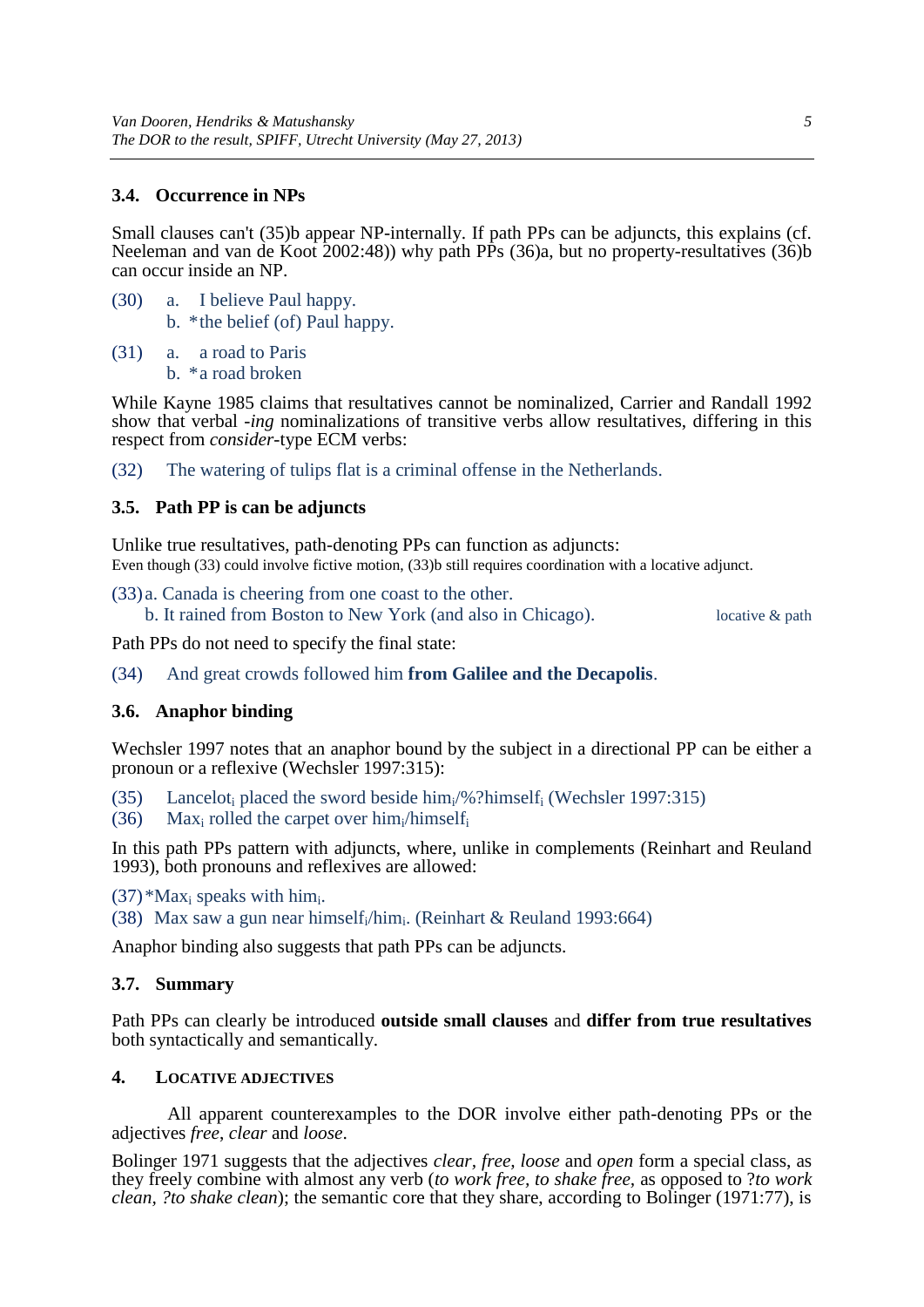'disconnectedness'. We hypothesize, however, that the core property setting these adjectives apart is their ability to be interpreted as indications of location:

- (39) a. *clear of the snow* = well outside the snow-covered area
	- b. *free of his captors* = well away from the influence of his captors
	- c. *loose* = out of bondage
	- d. *open* = away from the locus of attachment

All four adjectives can indicate the resultant state of a subject that is not an underlying object only in this locative meaning:

Very difficult if not impossible to confirm for *open*.

- (40) The cowboys rode their horses clear of the snow.
	- = until/so that they ended up well outside the snow-covered area
	- = until/so that their horses ended up clear of the snow
	- $\neq$  until/so that the cowboys ended up clear of the snow

Further confirmation comes from [Emonds 1972:](#page-16-9)551: modification by *right* and *straight* [\(31\)](#page-5-0) distinguishes specifications of space and time from other phrases:

- <span id="page-5-0"></span>(41) Modification with *right* and *straight*
	- a. Make yourself right at home.
	- b. \*Johnny bought a right red carpet.
- (42) a. You should steer right clear of these ideas.
	- b. I pushed the door and it flung right open.
	- c It should break right free/loose.

While resultatives cannot appear after another adjunct, path PPs can:

- (43) \*They painted the room hurriedly white.
- (44) It rained torrentially (right into the open windows).
- (45) Christine followed him hurriedly into the kitchen.

Locative adjectives, unlike true resultatives and like path PPs, can be extraposed over another adjunct:

(46) The aircraft was pushed hurriedly clear.

(47) \*They painted the room hurriedly white.

If these adjectives can denote locations, it is not inconceivable that like other locatives, they can be coerced into a directional/path interpretation

### **5. THE STATUS OF PATH PPS AS ARGUMENTS OR ADJUNCTS: EVIDENCE FROM DUTCH**

[Rappaport Hovav and Levin 2001:](#page-17-1)773: motion verbs and sound emission verbs can combine with PPs designating the final position of the surface subject ("subject-oriented resultatives"). It seems odd to argue that they alternate between unaccusative and unergative structures.

But Dutch shows that they do:

(48) Jan springt de sloot in. Hoekstra & Mulder 1990 Jan jumps the ditch in 'Jan jumps into the ditch.'

(49) . [Neeleman and van de Koot 2002](#page-16-7)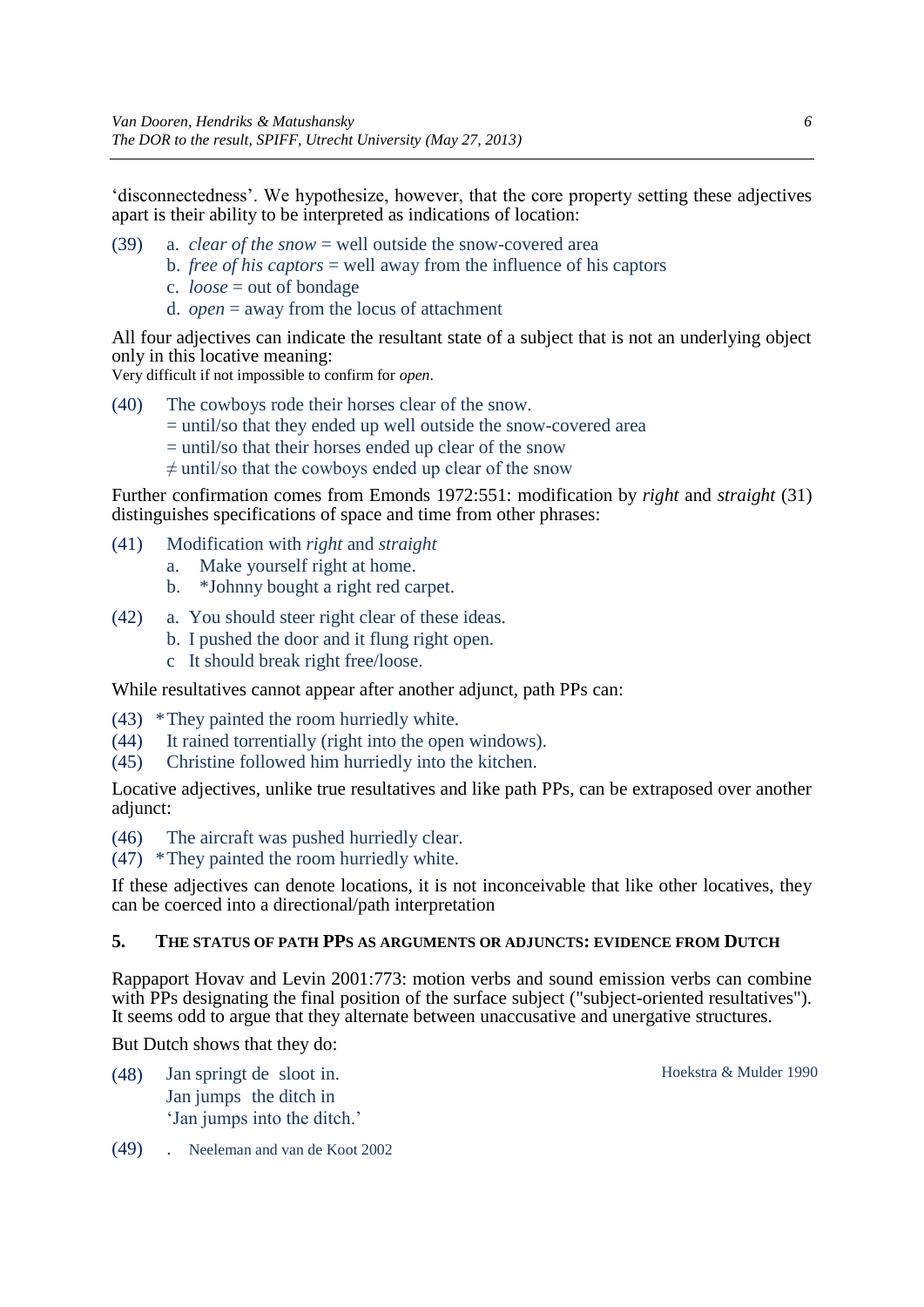**Claim:** putative subject-oriented resultatives are either projected in the unaccusative structure (section [6.1\)](#page-6-0) or must be construed as adjuncts (section  $\overline{6.2}$ ). A language that clearly shows the distinction is Dutch.

Residual problem: what is the syntax of argument path PPs?

# <span id="page-6-0"></span>**5.1. Unaccusatives: John jumps into the ditch**

Sentence [\(40\)](#page-6-1) appears to be a counterexample to the DOR: the prepositional phrase *in de sloot* denotes a resultant state, and the subject of the sentence *Jan* gets into this resultant state by jumping.

<span id="page-6-1"></span>(50) Jan springt in de sloot. Jan jumps in the ditch 'Jan jumps in/into the ditch.'

Hoekstra & Mulder (1990) show that this sentence corresponds to two underlying structures: an unergative motion verb [\(43\)a](#page-6-2) or an unaccusative motion verb [\(43\)b](#page-6-2). Independent evidence comes from auxiliary choice:

- <span id="page-6-3"></span>(51) a. Jan **heeft** in de sloot gesprongen. Jan has in the ditch jumped 'Jan has jumped in the ditch.'
	- b. Jan **is** in de sloot gesprongen. Jan is in the ditch jumped 'Jan has jumped in/into the ditch.'

Hoekstra & Mulder's observation: "if a PP is added which may be construed as denoting the endpoint of the activity, these verbs may show properties of ergative verbs. […] If *zijn* is selected […], the predicate is a change of location." [\(Hoekstra and Mulder 1990:](#page-16-4)7-8)

Crucially, a PP has a resultative interpretation if combined with an unaccusative verb [\(41\)b](#page-6-3). With the unergative verb, it has a locative interpretation  $(41)a$ .

PP-internal syntax also correlates with its meaning. While the order P-NP can be interpreted as either directional or locative [\(42\)a](#page-6-4), the order NP-P has the directional interpretation only [\(Koopman 2000,](#page-16-10) [den Dikken 2006\)](#page-16-11).

- <span id="page-6-4"></span>(52) a. Jan springt in de sloot. (directional/locative) Jan jumps in the ditch 'Jan jumps in/into the ditch.' b. Jan springt de sloot in. (directional)
	- Jan jumps the ditch in 'Jan jumps into the ditch.'

Crosschecking the two verbal structures against the two PP word orders, as in [\(43\),](#page-6-2) reveals that only an unaccusative verb can be combined with a directional PP.

<span id="page-6-2"></span>

| (53) a. dat | that                        | Jan<br>Jan                       | in<br>in | the ditch has               | de sloot heeft | gesprongen.<br>jumped     | (locative)        |
|-------------|-----------------------------|----------------------------------|----------|-----------------------------|----------------|---------------------------|-------------------|
|             | $a'. * dat Jan$<br>that Jan |                                  |          | de sloot in<br>the ditch in | heeft<br>has   | gesprongen.<br>jumped     | (uninterpretable) |
|             | b. dat<br>that              | Jan in de sloot is<br>Jan in the |          | ditch is                    | jumped         | gesprongen. (directional) |                   |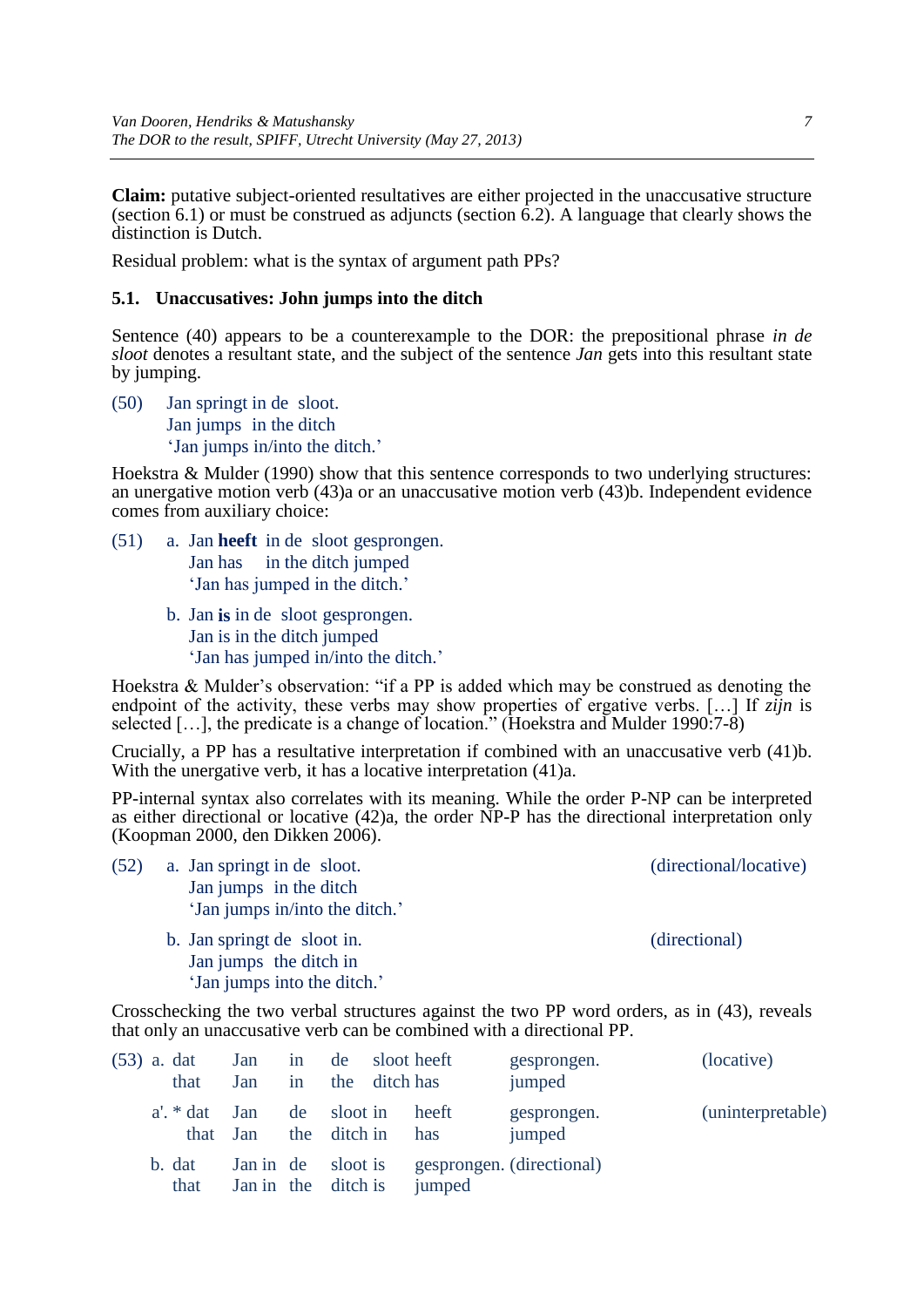b' dat Jan de sloot in is gesprongen. (directional) that Jan the ditch in is jumped

It can further be shown that in the unaccusative structure the path PP behaves as a argument of the main verb:

### **Arguments cannot be omitted:**

<span id="page-7-0"></span>

| (54) |  |  | that Jan (in the ditch) jumped                                                   | has | a. dat Jan (in de sloot) gesprongen heeft. (Hoekstra & Mulder 1990:9) |
|------|--|--|----------------------------------------------------------------------------------|-----|-----------------------------------------------------------------------|
|      |  |  | b. dat Jan $*(in$ de sloot) gesprongen is.<br>that $Jan * (in the ditch)$ jumped |     |                                                                       |

Note that [\(44\)b](#page-7-0) is fine in an interpretation of directed motion when there is an implicit source present. This further supports the availability of an unaccusative structure in the absence of a resultative as well.

#### **Arguments cannot be right-extraposed over the verb:**

| (55) |  | a. dat Jan gesprongen heeft in de sloot. |              |  |
|------|--|------------------------------------------|--------------|--|
|      |  | that Jan jumped has in the ditch         |              |  |
|      |  | b. $*$ dat Jan gesprongen is             | in de sloot. |  |
|      |  | that Jan jumped is                       | in the ditch |  |

Note that this sentence is well-formed when the PP functions as an afterthought, indicated by a difference in intonation, as in [\(46\)](#page-7-1) (cf. section [10\)](#page-12-0).

<span id="page-7-1"></span>(56) dat Jan gesprONgen is IN DE SLOOT. that Jan jumped is in the ditch

### **Arguments cannot be separated from the verb by an adverb:**

- (57) a. dat Jan in de sloot vaak gesprongen heeft. that Jan in the ditch often jumped has
	- b. dat Jan in de sloot (\*vaak) gesprongen is. that Jan in the ditch (\*often) jumped is

#### **Adjuncts must bear their own stress to be part of new information:**

- (58) a. dat ze naar de Overkant geDANST hebben. ... that they to the other-side danced have
	- b. dat ze naar de Overkant gedanst zijn.
	- ... that they to the other-side danced are

We conclude that the apparent counterexample to the DOR in  $(40)$  is in fact compatible with the DOR: either the surface subject is also the external argument, but then the PP is a locative adjunct, or the PP behaves as an argument of the verb, and then the verb is unaccusative and the PP is associated to its sole internal argument.

Hoekstra & Mulder 1990 argue therefore that directed-motion verbs can project in the same structure as canonical resultatives, with the PP functioning as the small-clause predicate.

#### (59) SUBJ<sub>i</sub> INFL  $[\text{VP} \mid \text{SC} \text{t}_i]$  PP]] Hoekstra & Mulder 1990:4

We will discuss evidence for and against this proposal later.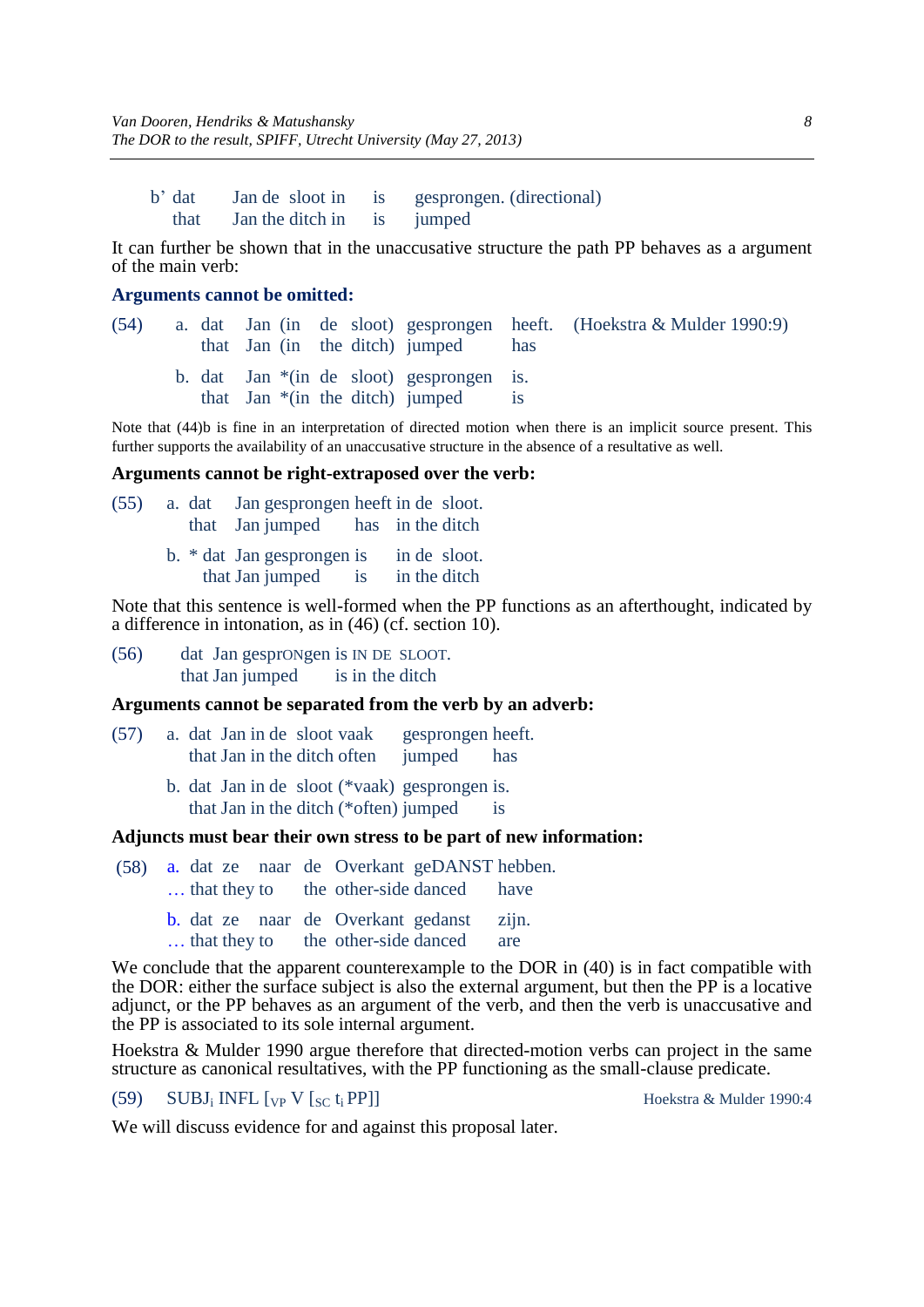#### <span id="page-8-0"></span>**5.2. Transitives: Jan ran a marathon to Groningen**

The PPs in the next example type are subject-oriented and have a directional interpretation. Moreover, the verbs in these sentences are transitive and take the auxiliary *hebben* 'have'. These facts make these sentences a second type of possible counterexamples to the DOR.

| (60) |  |                   | the children played the park through leapfrog |  | a. De kinderen speelden het park door haasje-over.                                     |        |
|------|--|-------------------|-----------------------------------------------|--|----------------------------------------------------------------------------------------|--------|
|      |  | the children have |                                               |  | b. De kinderen hebben het park door haasje-over gespeeld.<br>the park through leapfrog | played |

The PPs in these sentences are not resultatives, but adjuncts (Neeleman & van de Koot 2002, following the diagnostics from Hoekstra and Mulder (1990).

We adapted Neeleman & van de Koot's original examples (about *taking the train to Gouda*) in order to avoid the unintended parse

Like adjuncts and unlike resultatives, they can **precede the direct object**:

- (61) a. …dat de kinderen (het park door) haasje-over hebben gespeeld. …that the children the park through leapfrog have played
	- b. …dat Jan (gisteren) een auto heeft gewassen. …that Jan yesterday a car has washed
	- c. \* … dat Jan (\*geel) een auto heeft geverfd … that Jan yellow a car has painted

They are **optional**, allow **PP-over-V** and can be **separated** from the verb by an adverb:

- (62) a. … dat de kinderen (het park door) haasje-over hebben gespeeld. ... that the children the park through leapfrog have has
	- b. … dat de kinderen haasje-over hebben gespeeld het park door.
		- … that the children leapfrog have played the park through
	- c. … dat de kinderen (vaak) het park door (vaak) haasje-over hebben gespeeld. … that the children often the park through often leapfrog have played

Neeleman & van de Koot (2002) also show that the putative "final state" need not be reached:

- (63) De kinderen speelden het park door haasje-over maar stopten bij de fontein. the children played the park through leapfrog but stopped at the fountain
- **6. CONCLUSION**

**Subject-oriented resultatives** do not exist. Apparent subject-oriented resultatives are either path arguments or regular adjuncts with a directional interpretation.

This analysis saves the DOR since the underlying reasons for the DOR [\(Hoekstra 1988;](#page-16-1) also see below) do not rule out subject-orientation of PPs with translative and unergative verbs.

**Object-oriented AP resultatives** always involve a small clause configuration: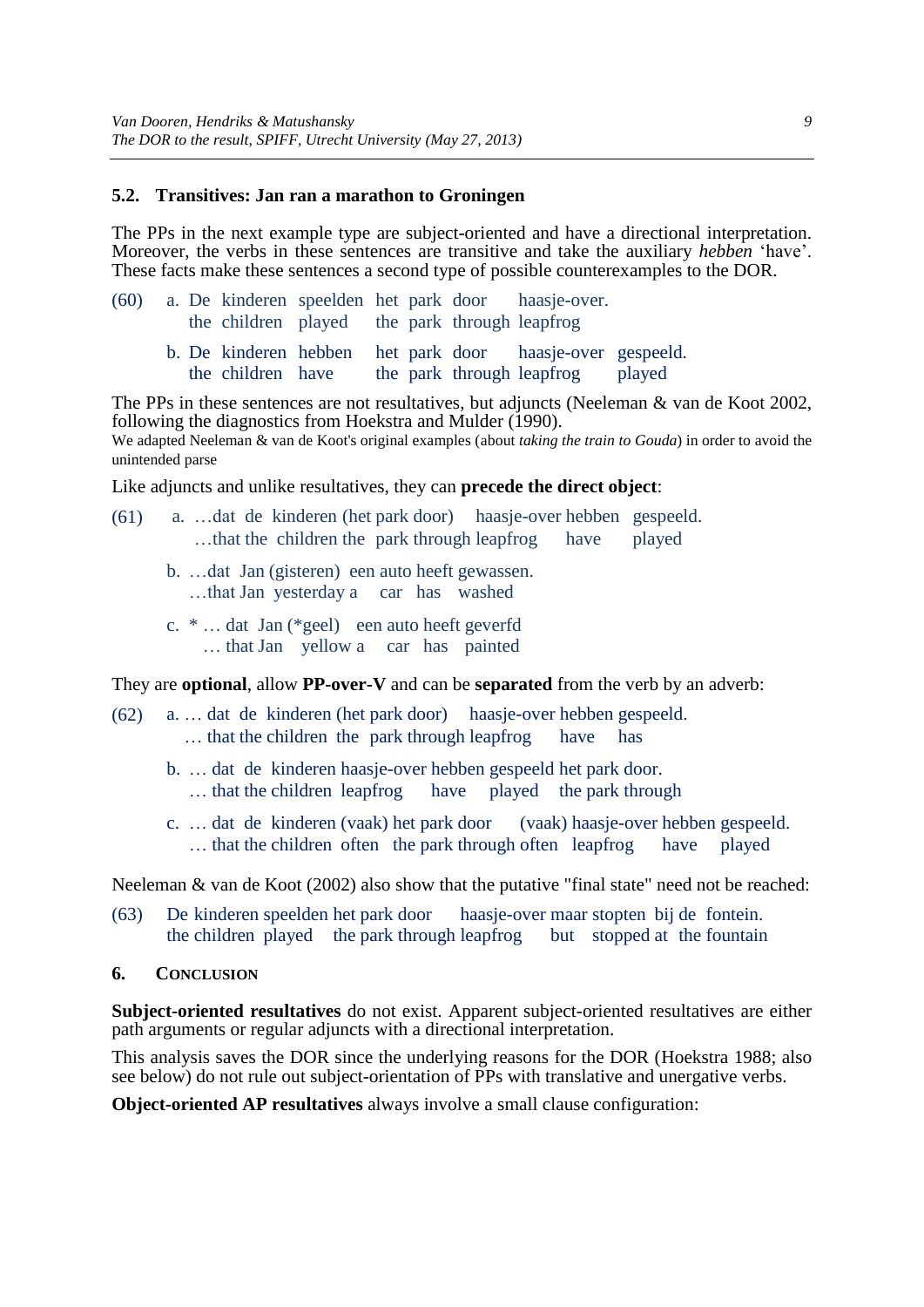

Why are subjects incompatible with small-clause resultatives?

Under the assumption that resultatives are projected as small clauses, they can only be objectoriented:



If the semantic subject of a resultative is projected inside the small clause, resultatives cannot be subject-oriented because small clauses are not allowed in the subject position [\(Chomsky](#page-15-3)  1981, cf. [Williams 1983\)](#page-17-15):

(66) \*[Students bashful] would be a shame.



If the semantic subject of a resultative moves out of the small-clause complement of  $V^{\circ}$ , the surface object would always be an intervener for movement to the subject position

Finally, if the resultative small-clause complement of  $V^{\circ}$  contains a PRO subject, it cannot be controlled by the subject of a transitive verb, because the object would intervene.



Unergatives would have to be assumed to also contain an underlying object.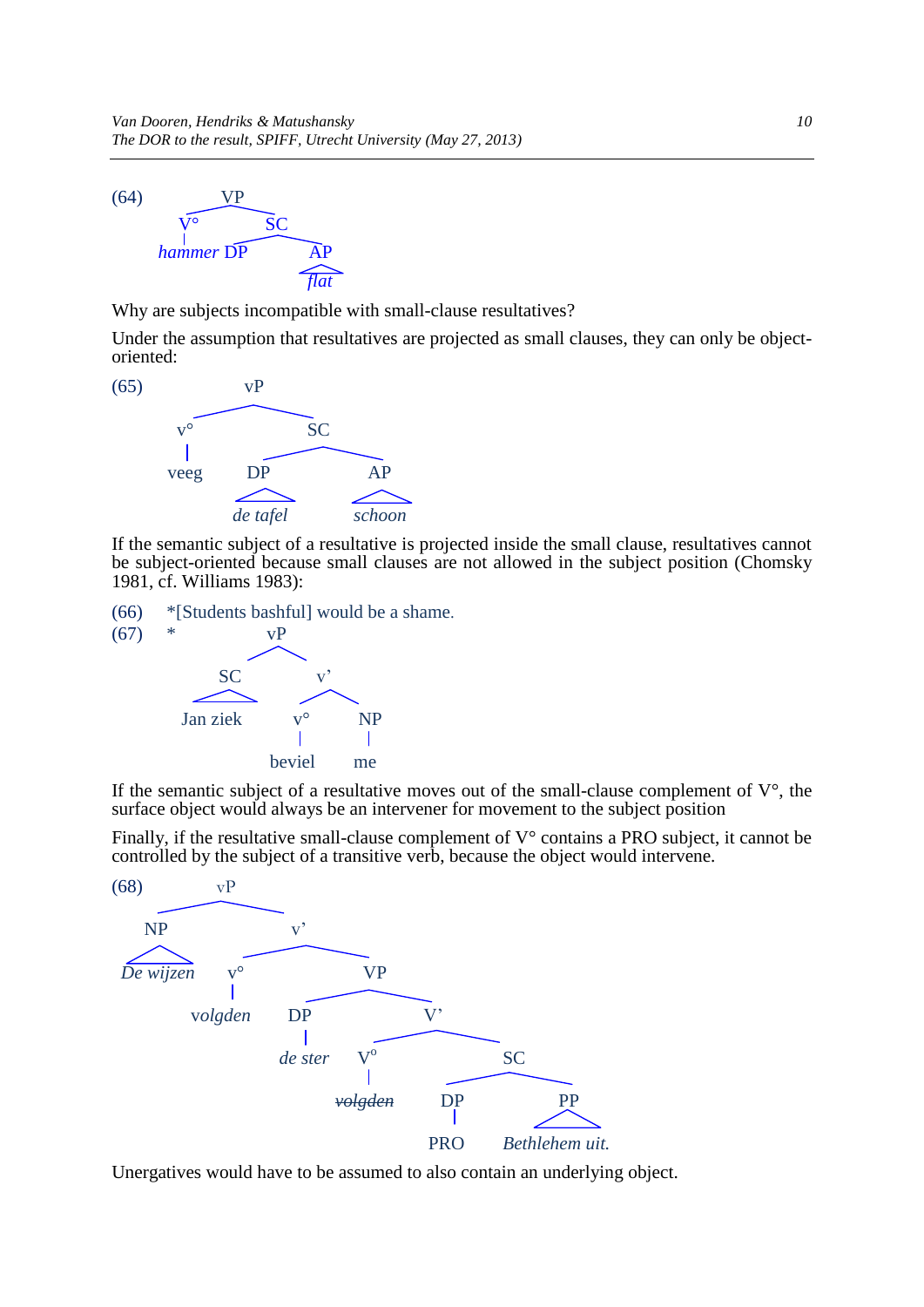The core assumptions are therefore that true resultatives have the distribution of small clauses and that control is by the closest antecedent.

# **6.1. Open questions: path PPs and small clauses**

The putative **subject-oriented resultatives** fall into two classes:

- Arguments: directed-motion verbs can be projected as unaccusatives
- Adjuncts: unergative and transitive motion verbs can combine with path PP adjuncts

**Locative APs** are assimilated to these two classes together with path-denoting NPs (e.g., *this way*; cf. [Randall 2010:](#page-17-11)39)

With unergative verbs, path PPs are adjuncts:



With unaccusative verbs path PPs cannot be adjuncts (and we don't know why).

Two possible structures can be hypothesized:



(70) VP path complements (cf[. Rothstein 2000,](#page-17-7) [Randall 2010\)](#page-17-11)

This structure doesn't explain why unselected resultatives systematically allow both path and AP predicates.



(71) VP small-clause complements (cf[.Hoekstra and Mulder 1990\)](#page-16-4)

This structure requires an additional explanation: why can't "dynamics" small clauses be used as depictives or complements of raising verbs?

The question still remains open why (directional) head-final PPs (NP-P) are disallowed with the auxiliary *have* in Dutch.

#### **6.2. Further information: binding**

We can try to fix the adjunction site of "subject-oriented" path PPs, as subjects, but not objects can bind a reciprocal inside them. This indicates that the path specification cannot be c-commanded by the object:

(72) The wise men<sub>i</sub> followed the stars<sub>k</sub> away from [each other's] $i_{i \nmid k}$  reflections.

We conclude that path PPs appearing with transitive verbs can be adjuncts and hypothesize that they can also be arguments in the same structure as the one associated with unaccusatives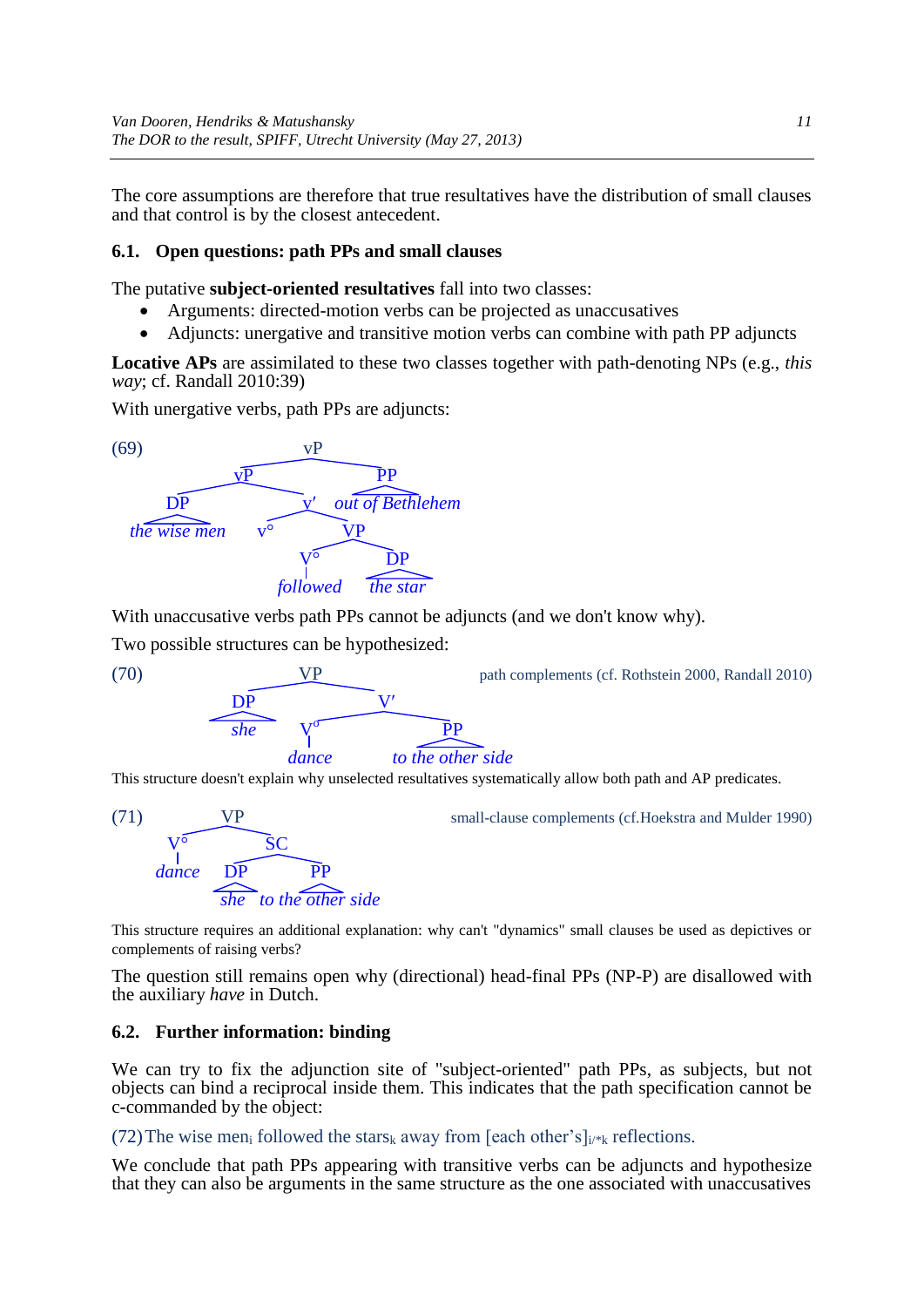The hypothesis that path PPs can project in two positions in a VP-internal small clause and as a VP adjunct can explain Reinhart and Reuland's facts.

If the path PP projects as the predicate of the small-clause complement of  $V^{\circ}$ , its subject (the surface direct object) acts as an intervener: a pronoun is possible:

# (73) placed [the sword near him]

If the path PP projects as a VP adjunct, the surface direct object does not affect binding: only an anaphor is possible:

### (74) [placed the sword] near himself

Prediction: Reinhart and Reuland's optionality should only be possible with path PPs.

(75) \*Max<sub>i</sub> speaks with him<sub>i</sub>.

(76) Max saw a gun near himself<sub>i</sub>/him.

Reinhart and Reuland's complement PP is a non-locative, and another putative adjunct can in fact be a small clause predicate.

Remaining puzzle: an anaphor bound by the object in a directional PP can only be a reflexive (Wechsler 1997:315):

(77) Max rolled the carpet<sub>j</sub> over itself/\*it<sub>j</sub>.

Suggestive:

(78) At Madame Tussauds I saw Ringo Starr<sub>i</sub> next to himself<sub>i</sub>/\*him.

This might be because the second PP cannot be interpreted as the location of the event rather than part of the small-clause complement (since the location is specified by the first PP)

This strongly suggests that object-oriented path PPs must appear in a small-clause structure - but why?

Is it the same in Dutch, with NP-P order being incompatible with unergatives?

# **6.3. Fictive motion**

"There exist stative sentences that are indistinguishable from path resultatives in both syntactic structure and argument-structure properties." (Goldberg &Jackendoff 2004:543). These are unaccusative structures as shown by the use of the auxiliary *be* in Dutch.

(79) The road zigzagged down the hill. [\(Goldberg and Jackendoff 2004\)](#page-16-12)

(80) The crack widens towards the gate. [\(Krifka et al. 1995:71\)](#page-16-13)

As the verbs are stative, no resultant state can be argued to exist.

Furthermore, path specifications do not have to be PPs:

(81) a. Wolves get bigger as you go north from here. [\(Carlson 1977\)](#page-15-4) b. Jonas backed away as I advanced.

There is no way to analyze these CPs as result states.

Under our approach fictive motion involves path PPs rather than result small clauses; thus we correctly predict the impossibility of AP resultatives in fictive motion:

(82) \*The road zigzagged broken.

Once postulated to exist, the structure introducing path PPs should in principle be available also for alleged subject-oriented resultatives; Occam's razor would then exclude the treatment of the latter as resultatives.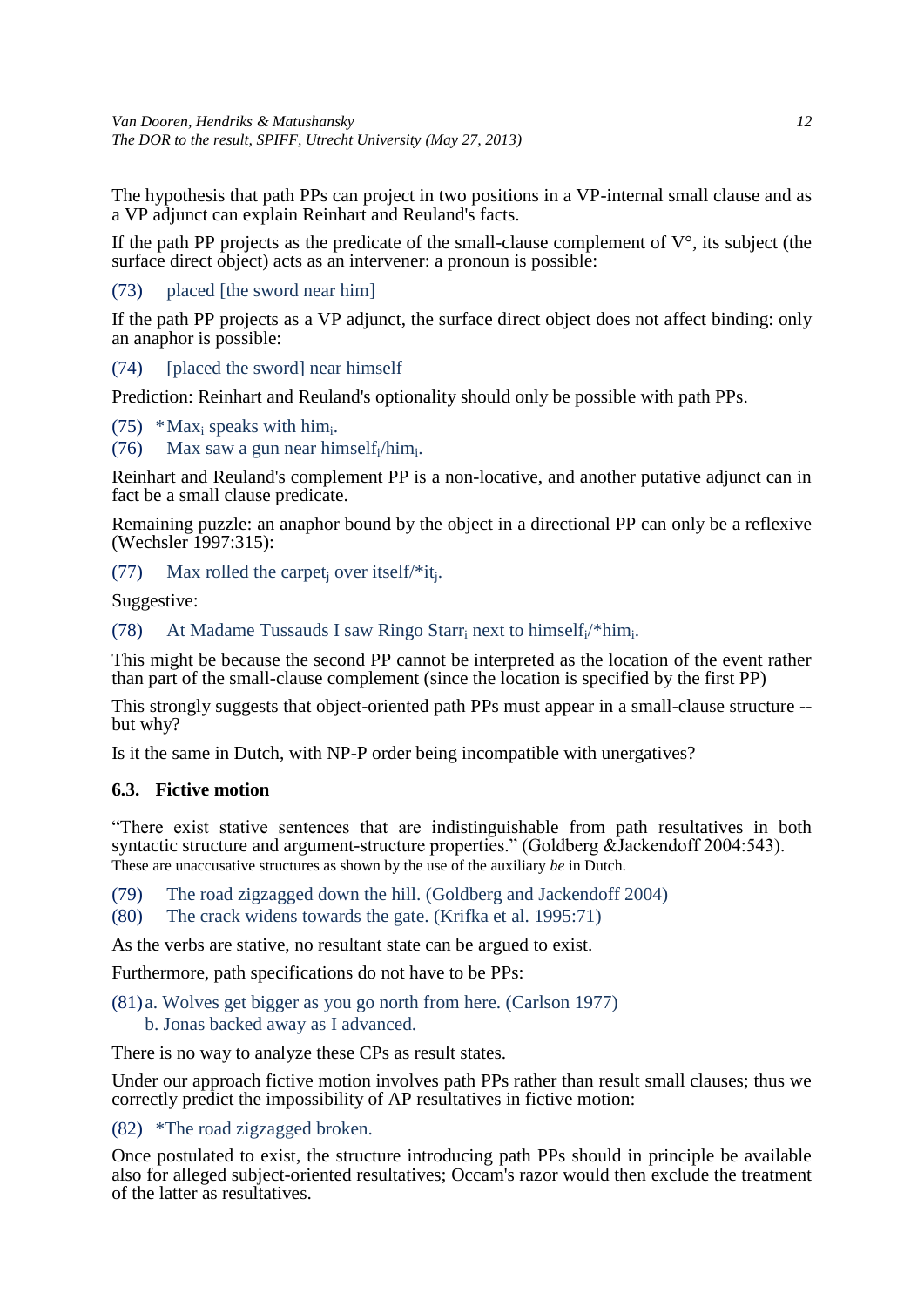### <span id="page-12-0"></span>**7. AFTERTHOUGHTS**

#### **7.1. Right-dislocation: The children played leapfrog, THROUGH THE PARK**

Much more can be said about one of Hoekstra & Mulder's (1990) diagnostics for distinguishing complements from adjuncts. They stated that adjuncts, unlike complements, can show up in postverbal position. In general, this diagnostic holds for the case of resultatives [\(96\)](#page-12-1) and adjuncts [\(95\).](#page-12-2)

- <span id="page-12-2"></span>(83) a. \*Hij is gesprongen de sloot in. He is jumped the ditch in
	- b. Hij heeft gesprongen in de sloot. He has jumped in the ditch
- <span id="page-12-1"></span>(84) a. \*Hij heeft het hekje geverfd groen. He has the fence painted green
	- b. Hij heeft de trein genomen naar Groningen. He has the train taken to Groningen

For some of the right-dislocated adjuncts, the specific intonation can be modified slightly, adding a second 'hat contour'. This intonation is available for adjuncts that have been called afterthoughts (or "colon phrases", [Koster 2000,](#page-16-14) [Ott and de Vries 2012\)](#page-16-15).

|  |  |  |                                           | (85) a. Joop heeft een art/Tikel geschreven over TAAL\kunde. |                 |  |
|--|--|--|-------------------------------------------|--------------------------------------------------------------|-----------------|--|
|  |  |  | Joophas an article written on linguistics |                                                              |                 |  |
|  |  |  | 'Joop wrote an article on linguistics'    |                                                              | (extraposition) |  |

- b. Joop had iets interes/SANTS\ gelezen: een ar/TIkel over TAAL\kunde. Joop had something interesting read: an article on linguistics 'Joop had read something interesting: an article on linguistics' (AT)
- c. … dat de kinderen haasje/OVER\ speelden, het /PARK \door. … that the children leapfrog played, the park through. '…that the children played leapfrog through the park'

Afterthoughts (ATs) are right-dislocated clauses for which it is argued that no rightward movement has taken place, but instead, a biclausal structure is present. In the second clause, ellipsis has taken place (Ott & De Vries 2012:1).

 $(86)$  [CP<sub>1</sub> correlate<sub>i</sub>] [CP<sub>2</sub> t<sub>i</sub>]

[Ott and de Vries 2012](#page-16-15) distinguish between *specificational* ATs and *predicative* ATs: specificational ATs involve a further specification of the first clause (10), while predicative ATs involve secondary predication by means of an NP (11a) or AP (11b) copular clause.

- (87) Jan heeft iets moois gebouwd, EEN GOUDEN IGLO. Jan has something beautiful built, a golden igloo 'John built something beautiful, a golden igloo'
- (88) a. Hij kwam binnen, DOODSBLEEK. He came inside pale-white 'He came in, pale white'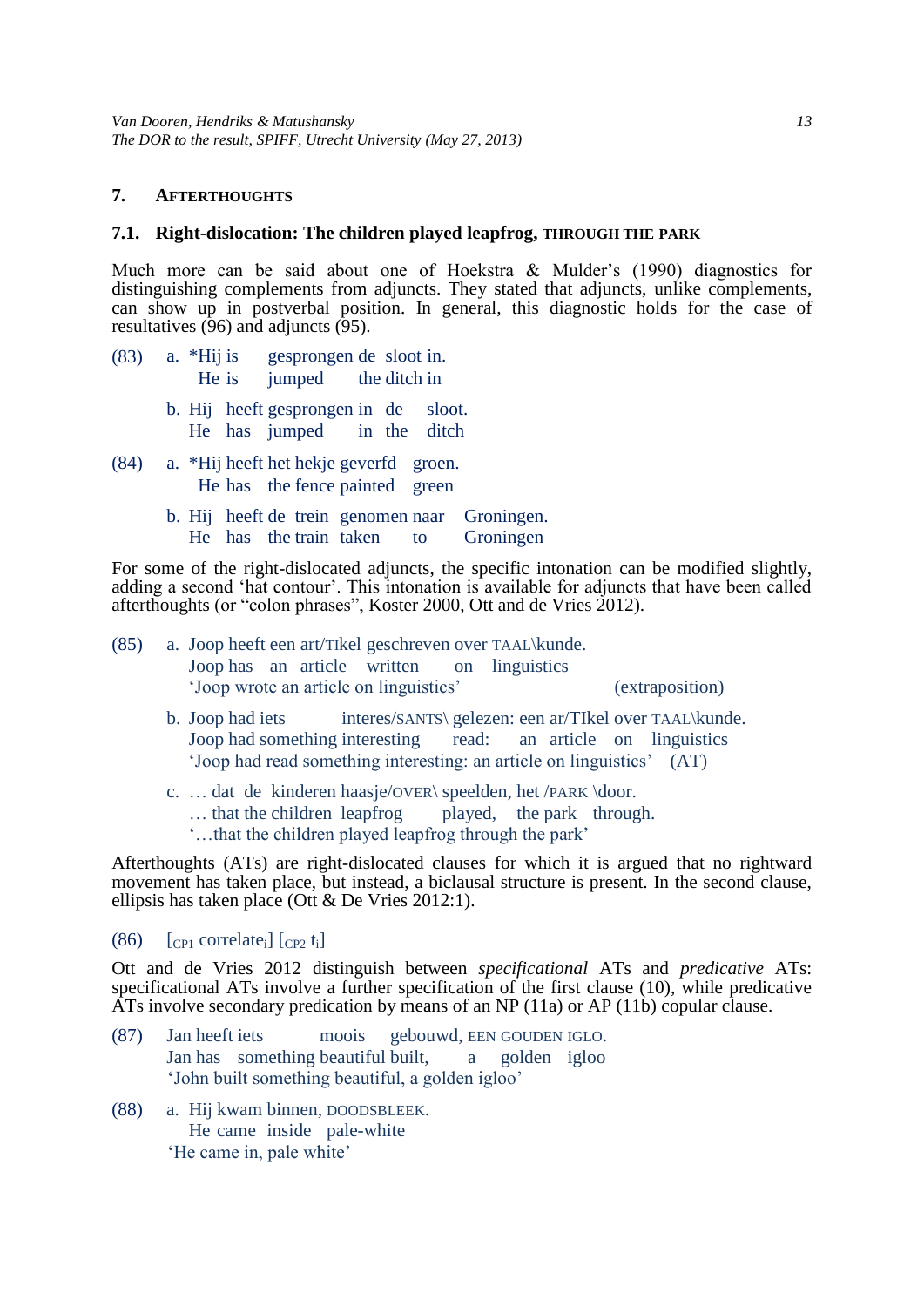b. Ich habe den John Travolta getroffen, EIN BERÜHMTER STAR! I have the John Travolta met a famous star 'I met John Travolta, a famous star!´

In sentences [\(101\)](#page-13-0) and [\(102\)](#page-13-1) we are dealing with specificational ATs; the correlate in the main sentence is *haasje-over* 'leapfrog', which is further specified by the prepositional phrase. Other prepositional, low, adjuncts can also be analyzed as afterthoughts.

- <span id="page-13-0"></span>(89) … dat de kinderen haasje-over hebben gespeeld, MET EEN KRUKJE. … that the children leapfrog have played, with a little.stool '…that the children played leapfrog with a little stool.'
- <span id="page-13-1"></span>(90) … dat de kinderen haasje-over hebben gespeeld, OP EEN ZONDAG. … that the children leapfrog have played, on a sunday '…that the children played leapfrog on a sunday.'

Both for the biclausal analysis, and the rightward movement analysis, it remains a puzzle why not all adjuncts [\(103\)](#page-13-2) can be right-dislocated.

- <span id="page-13-2"></span>(91) \* … dat de kinderen haasje-over hebben gespeeld, gisteren. … that the children leapfrog have played, yesterday
	- '…that the children played leapfrog yesterday.'

# **7.2. Visser's generalization**

Visser's generalization was used by Rappaport Hovav and Levin (2001:771) to support the thesis of the subject 'resultatives' being truly subject oriented: No verbs with subjectpredicated complements can be passivized [\(Bach 1979,](#page-15-5) [1980,](#page-15-6) [Bresnan 1972,](#page-15-7) [1982\)](#page-15-8):

- (92) a. \*The star was followed out of Bethlehem.
	- b. \*The breeze was ridden clear of the rocks.
	- c. \*Lassie followed free of his captors.
- (93) a. \*Mazurka's were danced across the room.
	- b. \*The dog was walked to the store.
	- c. \*Laps were swum to exhaustion.
	- d. \*Leapfrog was played across the park.
- (94) a. \*American Airlines was flown to Hawaii.
	- b. \*The IRT was taken from Grand Central to the Brooklyn Fine Arts Museum.
	- c. \*The Blue Ridge Skyway was driven from beginning to end.

Visser's generalization is thus not about resultatives but about adjacency. The control dependent need to be adjacent to the controller [\(107\).](#page-13-3) For depictives [\(108\),](#page-13-4) the same generalization holds: After passivization, one cannot continue control.

<span id="page-13-4"></span><span id="page-13-3"></span>(95) a. I promised Sam to leave the country. b. \*Sam was promised to leave the country. (Control) (96) a. Mary struck me as smart. b. \*I was struck by Mary as smart. (Depictive)

# **7.3. Cognate objects**

<span id="page-13-5"></span>(97) De kinderen speelden haasje-over het park door. The children played leapfrog the park through 'The children played leapfrog through the park.'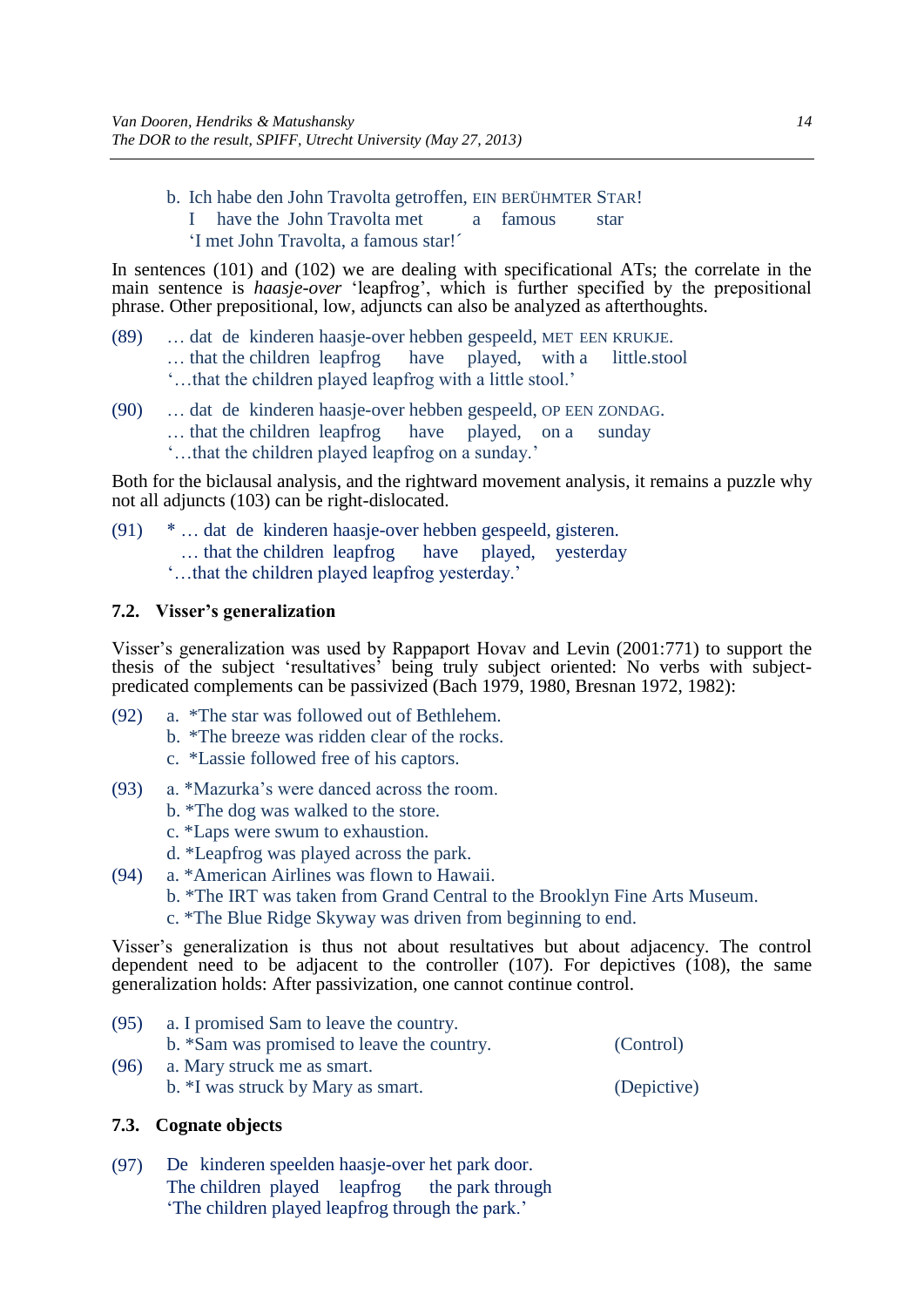Sentence [\(109\)](#page-13-5) is a final type of sentences that poses a challenge to the theory. The facts about this sentence are consistent with Hoekstra and Mulder's (1990) description of *John jumps into the ditch*: The prepositional phrase has a resultative interpretation, while [\(110\)](#page-14-0) has both a resultative and a locative interpretation.

<span id="page-14-0"></span>(98) De kinderen speelden haasje-over door het park. The children played leapfrog through the park 'The children played leapfrog through/all-over the park.'

The sentence could have both an unaccusative  $(111)$  and an unergative  $(111)$ b structure.

<span id="page-14-1"></span>(99) De kinderen speelden haasje-over door het park. The children played leapfrog through the park a. %De kinderen zijn door het park haasje-over gespeeld. (unaccusative) The children are through the park leapfrog played b.De kinderen hebben door het park haasje-over gespeeld. (unergative) The children have through the park leapfrog played

The prediction is that in the case of the unaccusative verb, the prepositional phrase is a resultative that is oriented onto the underlying object. This prediction has one problem: the presence of the apparent direct object *haasje-over* 'leapfrog'.

However, the verb can be analyzed as a compound verb (*paardrijden* 'horseback riding', [Booij 1990\)](#page-15-9), and/or the direct object can be analyzed as a cognate object (*sigh a sigh*, [Jones 1988,](#page-16-16) [Pereltsvaig 1999b,](#page-17-16) [a,](#page-16-17) [2001\)](#page-17-17). The cognate object is syntactically projected as a non-argument [\(Shim and den Dikken 2008\)](#page-17-18). The distinct status is shown in [\(112\):](#page-14-2) the object cannot occur with a determiner [\(Pereltsvaig 1999b:](#page-17-16)539).

<span id="page-14-2"></span>(100) \*De kinderen zijn door het park een/het spel gespeeld. The children are through the park a/the game played

In the case of the unaccusative verb [\(111\)a](#page-14-1), the DOR would hold if the *haasje-over* 'leapfrog' is not a true object; then, the PP is a regular object-oriented resultative. The diagnostics from section 2 support this conclusion.

(101) a. … dat de kinderen haasje-Over zijn gespeeld door het PARK. … that the children leapfrog are played through the park

Notice that this sentence is well-formed, in contrast to our expectations. The intonation of this sentence demonstrates that again, this PP functions as an afterthought (cf. section 8).

- b. ... dat de kinderen (door het park) haasje-over zijn gespeeld.
- … that the children through the park leapfrog are played
- c. … dat de kinderen door het park \*(vaak) haasje-over zijn gespeeld.
	- … that the children through the park often leapfrog are played

The prediction for the sentence containing the unergative verb is that the prepositional phrase is an adjunct that is oriented onto the subject. The problem with this analysis is the nonargumental status of the cognate object that we argued for above. How can a non-argument license a resultative, as in [\(114\)?](#page-14-3)

<span id="page-14-3"></span>(102) Hij heeft de tango kapot gedanst. He has the tango broken danced

[Pereltsvaig 1999b](#page-17-16) and [Nakajima 2006](#page-16-18) have independently argued for two types of cognate objects: Argumental and adverbial cognate objects. The sentences in [\(111\)](#page-14-1) demonstrate that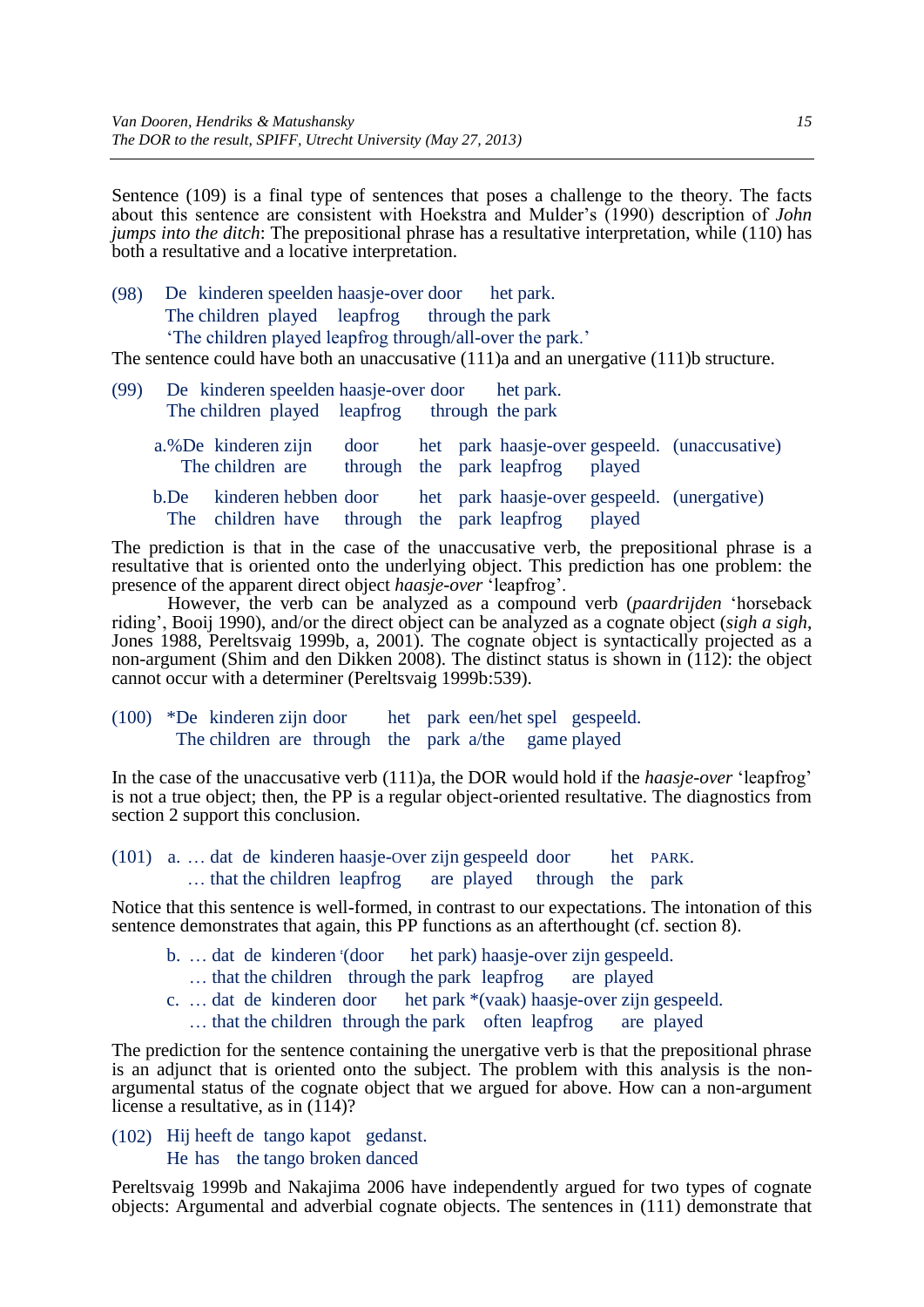these two statuses of cognate objects can occur with the same verb: In the sentence with the unaccusative verb, the cognate object is adverbial and is adjoined to the VP; in the sentence with the unergative verb, the cognate object is projected as an internal argument. The presence of two different structures is supported by the fact that, in contrast to the adverbial cognate object in [\(111\),](#page-14-1) the argumental cognate object in [\(115\)](#page-15-10) can occur with a determiner.

<span id="page-15-10"></span>(103) De kinderen hebben een/het spel gespeeld door het park. The children have a/the game played through the park

In the case of the unergative verb [\(111\)b](#page-14-1), we conclude that the DOR would hold if the *haasje-over* is an internal argument; then, the PP-phrase is an adjunct. The diagnostics from section 2 support our conclusion.

- (104) a. … dat de kinderen door het park haasje-over hebben gespeeld. … that the children through the park leapfrog have played
	- b. ... dat de kinderen (door het park) haasje-over hebben gespeeld. … that the children through the park leapfrog have played
	- c. … dat de kinderen door het park vaak haasje-over hebben gespeeld.
		- … that the children through the park often leapfrog have played

The adjunct is a low adjunct, and therefore, the adjunct patterns with low manner-adjuncts (3b), rather than with high time-adjuncts (3c):

|  |  | $(105)$ a. dat de kinderen [door het park]<br>that the children through the park |  | haasje-over [door het park] hebben gespeeld.<br>leapfrog                                                                                              |           | through the park have played |                              |
|--|--|----------------------------------------------------------------------------------|--|-------------------------------------------------------------------------------------------------------------------------------------------------------|-----------|------------------------------|------------------------------|
|  |  |                                                                                  |  | b. dat de kinderen [met een krukje] haasje-over [met een krukje] hebben gespeeld.<br>that the children with a stool leapfrog with a stool have played |           |                              |                              |
|  |  | c. dat de kinderen [op<br>that the children on                                   |  | een zondag] haasje-over [*op<br>a Sunday leapfrog                                                                                                     | <b>on</b> | a Sunday have played         | een zondag] hebben gespeeld. |

### **8. BIBLIOGRAPHY**

<span id="page-15-5"></span>Bach, Emmon. 1979. Control in Montague grammar. *Linguistic Inquiry* 10, 515-531.

<span id="page-15-6"></span>Bach, Emmon. 1980. In defense of passive. *Linguistics and Philosophy* 3, 297-342.

- <span id="page-15-2"></span>Bolinger, Dwight. 1971. *The Phrasal Verb in English*. Cambridge, Massachusetts: Harvard University Press.
- <span id="page-15-9"></span>Booij, Geert. 1990. Complex verbs in Dutch. In *Yearbook of Morphology 1989*, ed. by Geert Booij and Jaap van Marle, 45-63. Dordrecht: Foris.

<span id="page-15-0"></span>Bowers, John. 1997. A binary analysis of resultatives. *Texas Linguistic Forum* 38, 43-58.

<span id="page-15-7"></span>Bresnan, Joan. 1972. Theory of complementation in English syntax, Doctoral dissertation, MIT.

<span id="page-15-8"></span>Bresnan, Joan. 1982. Control and complementation. *Linguistic Inquiry* 13, 343-434.

<span id="page-15-4"></span>Carlson, Gregory Norman. 1977. Reference to Kinds in English, Doctoral dissertation, University of Massachusetts, Amherst.

<span id="page-15-1"></span>Carrier, Jill, and Janet H. Randall. 1992. The argument structure and syntactic structure of resultatives. *Linguistic Inquiry* 23, 173-234.

<span id="page-15-3"></span>Chomsky, Noam. 1981. *Lectures on Government and Binding*. Dordrecht: Foris.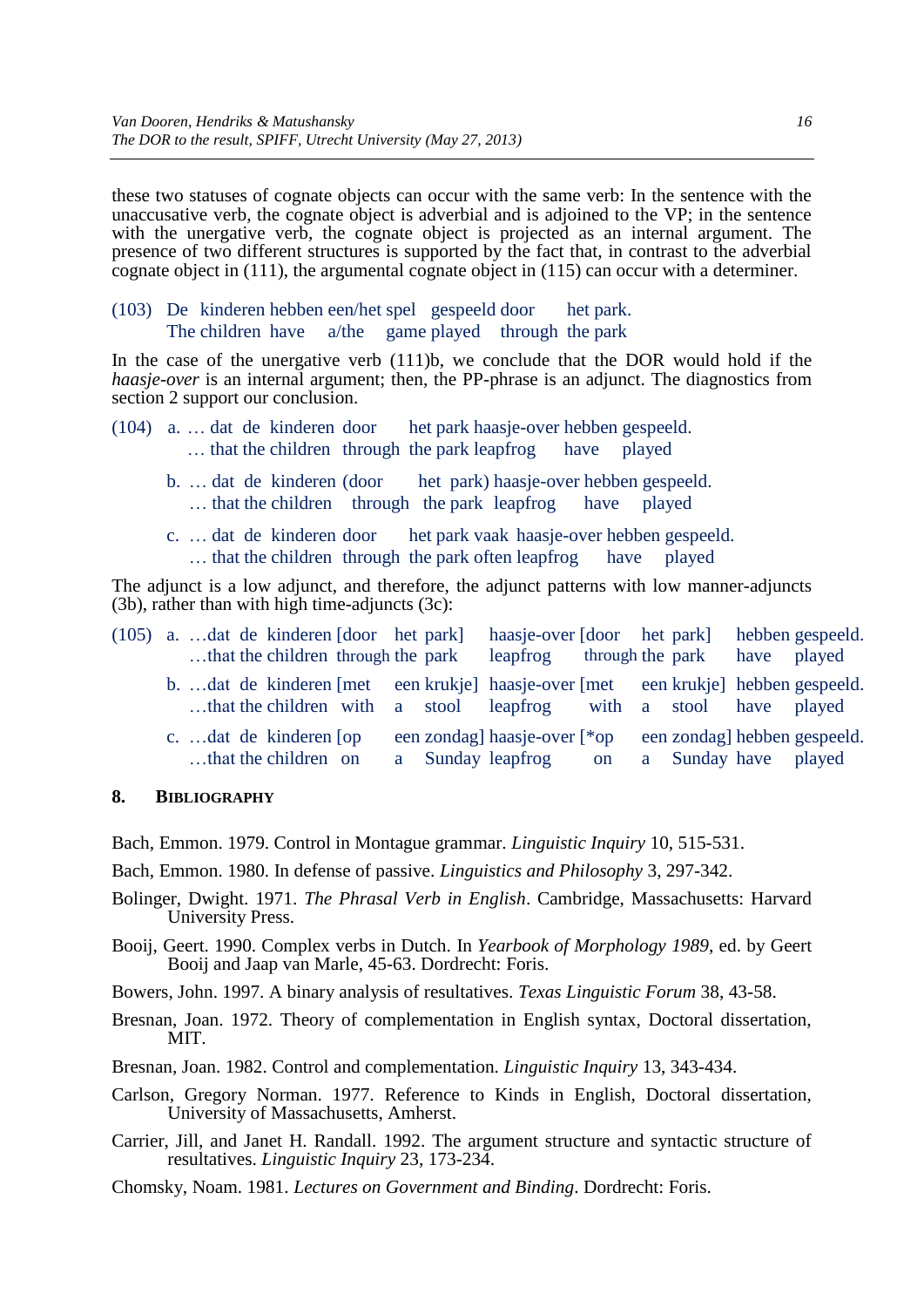- <span id="page-16-11"></span>den Dikken, Marcel. 2006. On the syntax of locative and directional adpositional phrases. Ms., CUNY.
- <span id="page-16-9"></span>Emonds, Joseph. 1972. Evidence that indirect object movement is a structure-preserving rule. *Foundations of Language* 8, 546-561.
- <span id="page-16-2"></span>Ettlinger, Marc. 2008. The syntactic behavior of the resultative: evidence for a constructional approach. In *CLS 41: The Panels. Proceedings from the Panels of the 41st Meeting of the Chicago Linguistic Society*, vol. 2, ed. by Rodney L. Edwards, Patrick J. Midtlyng, Colin L. Sprague and Kjersti G. Stensrud, 145-160. Chicago: Chicago Linguistic Society.
- <span id="page-16-5"></span>Filipović, Luna. 2007. *Talking about Motion: A Crosslinguistic Investigation of Lexicalization Patterns*. Amsterdam: John Benjamins.
- <span id="page-16-6"></span>Gehrke, Berit. 2008. Ps in Motion: on the Semantics and Syntax of P Elements and Motion Events, Doctoral dissertation, Utrecht University.
- <span id="page-16-3"></span>Goldberg, Adele E. 1991. It can't go down the chimney up: paths and the English resultative. In *Proceedings of the Seventeenth Annual Meeting of the Berkeley Linguistics Society: General Session and Parasession on The Grammar of Event Structure*, 368- 378. Berkeley: Berkeley Linguistics Society.
- <span id="page-16-12"></span>Goldberg, Adele E., and Ray Jackendoff. 2004. The English resultative as a family of constructions. *Language* 80, 532-568.
- <span id="page-16-1"></span>Hoekstra, Teun. 1988. Small clause results. *Lingua* 74, 101-139.
- <span id="page-16-4"></span>Hoekstra, Teun, and René Mulder. 1990. Unergatives as copular verbs; locational and existential predication. *The Linguistic Review* 7.
- <span id="page-16-16"></span>Jones, Michael Allen. 1988. Cognates objects and the case filter. *Journal of Linguistics* 24, 89-110.
- <span id="page-16-8"></span>Kayne, Richard S. 1985. Principles of particle constructions. In *Grammatical Representation*, ed. by Jacqueline Guéron, Hans Obenauer and Jean-Yves Pollock, 101-140. Dordrecht: Foris.
- <span id="page-16-10"></span>Koopman, Hilda. 2000. Prepositions, postpositions, circumpositions, and particles. In *The Syntax of Specifiers and Heads*, ed. by Hilda Koopman, 204-260. London: Routledge.
- <span id="page-16-14"></span>Koster, Jan. 2000. Extraposition as parallel construal. Ms., University of Groningen.
- <span id="page-16-13"></span>Krifka, Manfred, Francis Jeffry Pelletier, Gregory Norman Carlson, Alice ter Meulen, Gennaro Chierchia, and Godehard Link. 1995. Genericity: An introduction. In *The Generic book*, ed. by Gregory Norman Carlson and Francis Jeffry Pelletier, 1-124. Chicago and London: The University of Chicago Press.
- <span id="page-16-0"></span>Levin, Beth, and Malka Rappaport Hovav. 1995. *Unaccusativity: At the syntax-lexical semantics interface*. Linguistic Inquiry Monograph 26. Cambridge, Mass.: MIT Press.
- Marelj, Marijana, and Ora Matushansky. 2012. Mistaking *for*: testing the theory of mediated predication. Under revision.
- <span id="page-16-18"></span>Nakajima, Heizo. 2006. Adverbial cognate objects. *Linguistic Inquiry* 37, 674-684.
- <span id="page-16-7"></span>Neeleman, Ad, and Hans van de Koot. 2002. Bare resultatives. *The Journal of Comparative Germanic Linguistics* 6, 1-52.
- <span id="page-16-15"></span>Ott, Dennis, and Mark de Vries. 2012. Right-dislocation as deletion. Ms., University of Groningen.
- <span id="page-16-17"></span>Pereltsvaig, Asya. 1999a. Cognate objects in Russian: is the notion 'cognate' relevant for syntax? *Canadian Journal of Linguistics* 44, 267-291.